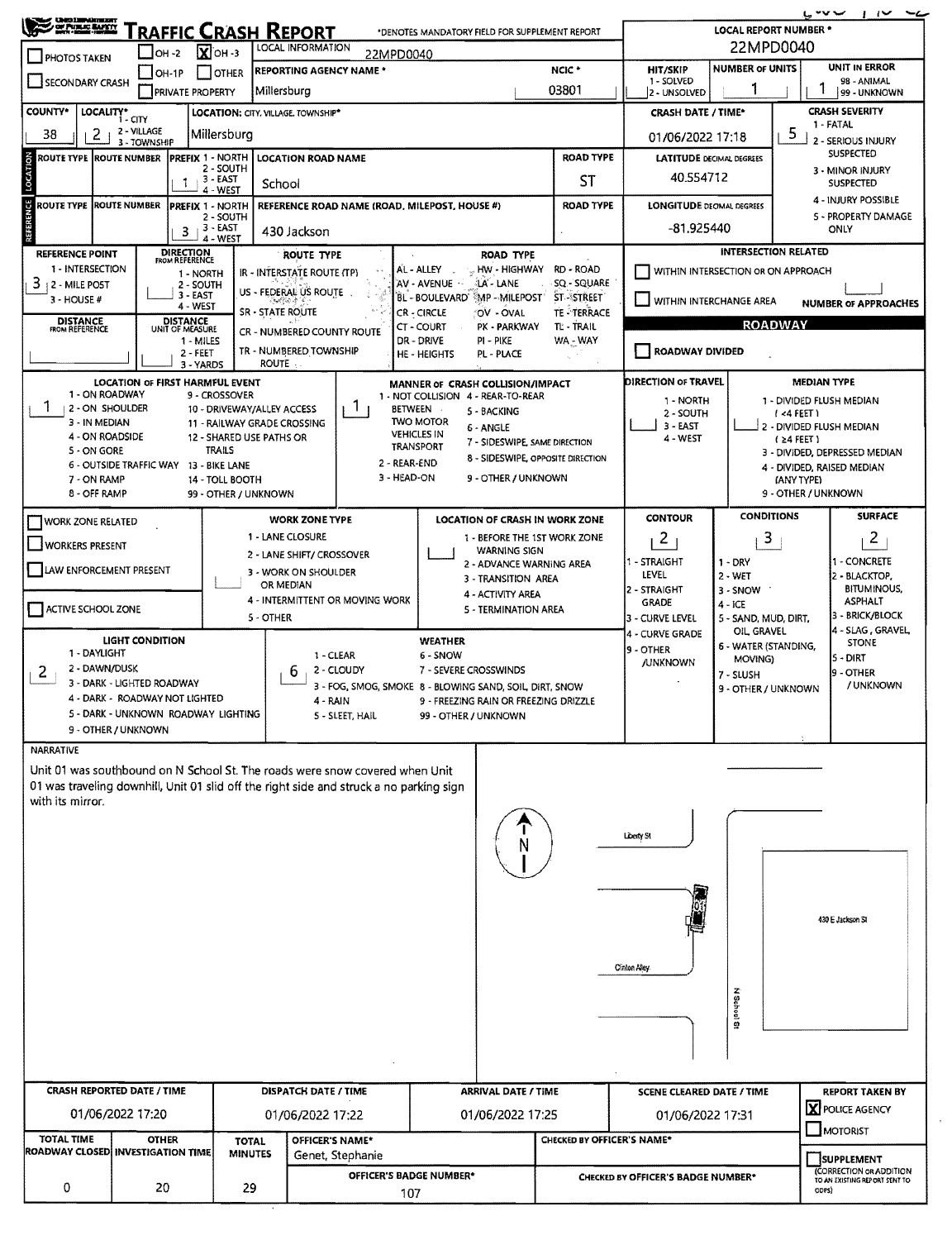| <b>CHIO DEPARTMENT</b>                                                                                                                                                                                                                                                              |                                                                                                                                                                   |                                                                         |                                          |                                                                                       |                                                      |                                                          | <b>LOCAL REPORT NUMBER</b>                                         |  |  |  |  |  |  |
|-------------------------------------------------------------------------------------------------------------------------------------------------------------------------------------------------------------------------------------------------------------------------------------|-------------------------------------------------------------------------------------------------------------------------------------------------------------------|-------------------------------------------------------------------------|------------------------------------------|---------------------------------------------------------------------------------------|------------------------------------------------------|----------------------------------------------------------|--------------------------------------------------------------------|--|--|--|--|--|--|
|                                                                                                                                                                                                                                                                                     |                                                                                                                                                                   |                                                                         |                                          |                                                                                       |                                                      |                                                          | 22MPD0040                                                          |  |  |  |  |  |  |
| OWNER NAME: LAST, FIRST, MIDDLE (C) SAME AS DRIVER)<br>UNIT <sub>#</sub>                                                                                                                                                                                                            |                                                                                                                                                                   |                                                                         |                                          |                                                                                       | OWNER PHONE:INCLUDE AREA CODE (C) SAME AS DRIVER)    | DAMAGE                                                   |                                                                    |  |  |  |  |  |  |
| U.S. POST OFFICE.<br>OWNER ADDRESS: STREET, CITY, STATE, ZIP ( C) SAME AS DRIVER)                                                                                                                                                                                                   |                                                                                                                                                                   |                                                                         |                                          | 800-275-8777                                                                          |                                                      | <b>DAMAGE SCALE</b><br>1 - NONE<br>3 - FUNCTIONAL DAMAGE |                                                                    |  |  |  |  |  |  |
| 56 S WASHINGTON ST, MILLERSBURG, OH, 44654                                                                                                                                                                                                                                          |                                                                                                                                                                   |                                                                         | 2 - MINOR DAMAGE<br>4 - DISABLING DAMAGE |                                                                                       |                                                      |                                                          |                                                                    |  |  |  |  |  |  |
| <b>COMMERCIAL CARRIER:</b> NAME, ADDRESS, CITY, STATE, ZIP                                                                                                                                                                                                                          |                                                                                                                                                                   |                                                                         |                                          | COMMERCIAL CARRIER PHONE: INCLUDE AREA CODE                                           | 9 - UNKNOWN                                          |                                                          |                                                                    |  |  |  |  |  |  |
|                                                                                                                                                                                                                                                                                     |                                                                                                                                                                   |                                                                         |                                          |                                                                                       |                                                      | <b>DAMAGED AREA(S)</b><br>INDICATE ALL THAT APPLY        |                                                                    |  |  |  |  |  |  |
| LP STATE LICENSE PLATE #<br><b>VEHICLE IDENTIFICATION #</b>                                                                                                                                                                                                                         |                                                                                                                                                                   |                                                                         |                                          | <b>VEHICLE YEAR</b>                                                                   | <b>VEHICLE MAKE</b>                                  |                                                          |                                                                    |  |  |  |  |  |  |
| 3307250<br>он<br><b>INSURANCE INSURANCE COMPANY</b>                                                                                                                                                                                                                                 |                                                                                                                                                                   | 1GBCS10A3P2915191<br><b>INSURANCE POLICY #</b>                          |                                          | 1993<br><b>COLOR</b>                                                                  | <b>GRUMMAN</b><br><b>VEHICLE MODEL</b>               | 12                                                       |                                                                    |  |  |  |  |  |  |
| <b>VERIFIED</b><br>SELF INSURED                                                                                                                                                                                                                                                     |                                                                                                                                                                   |                                                                         |                                          | WHI                                                                                   | OTHER/UNKNOWN                                        |                                                          |                                                                    |  |  |  |  |  |  |
| <b>TYPE OF USE</b>                                                                                                                                                                                                                                                                  | IN EMERGENCY                                                                                                                                                      | US DOT #                                                                |                                          | TOWED BY: COMPANY NAME                                                                |                                                      |                                                          |                                                                    |  |  |  |  |  |  |
|                                                                                                                                                                                                                                                                                     | X GOVERNMENT<br><b>COMMERCIAL</b><br><b>RESPONSE</b><br>VEHICLE WEIGHT GVWR/GCWR                                                                                  |                                                                         |                                          |                                                                                       | <b>HAZARDOUS MATERIAL</b>                            |                                                          |                                                                    |  |  |  |  |  |  |
| INTERLOCK<br><b>DEVICE</b><br>HIT/SKIP UNIT                                                                                                                                                                                                                                         | # OCCUPANTS                                                                                                                                                       | 1 - ≤10K LBS.<br>2 - 10.001 - 26K LBS.                                  |                                          | IMATERIAL<br><b>CLASS#</b><br>RELEASED                                                | PLACARD ID#                                          |                                                          |                                                                    |  |  |  |  |  |  |
| <b>EQUIPPED</b>                                                                                                                                                                                                                                                                     |                                                                                                                                                                   | 3 - > 26K LBS.                                                          |                                          | <b>PLACARD</b>                                                                        |                                                      |                                                          |                                                                    |  |  |  |  |  |  |
| 1 - PASSENGER CAR<br>2 - PASSENGER VAN                                                                                                                                                                                                                                              | 6 - VAN (9-15 SEATS)<br>7 - MOTORCYCLE 2-WHEELED                                                                                                                  | 12 - GOLF CART<br>13 - SNOWMOBILE                                       |                                          | 18 - LIMO (LIVERY VEHICLE)<br>19 - BUS (16+ PASSENGERS)                               | 23 - PEDESTRIAN/SKATER<br>24 - WHEELCHAIR (ANY TYPE) |                                                          |                                                                    |  |  |  |  |  |  |
| (MINIVAN)<br>UNIT TYPE 3 - SPORT UTILITY                                                                                                                                                                                                                                            | 8 - MOTORCYCLE 3-WHEELED<br>9 - AUTOCYCLE                                                                                                                         | 14 - SINGLE UNIT<br><b>TRUCK</b>                                        | 20 - OTHER VEHICLE                       |                                                                                       | 2S - OTHER NON-MOTORIST                              |                                                          |                                                                    |  |  |  |  |  |  |
| VEHICLE                                                                                                                                                                                                                                                                             | 10 - MOPED OR MOTORIZED                                                                                                                                           | 15 - SEMI-TRACTOR                                                       | 21 - HEAVY EQUIPMENT                     | 22 - ANIMAL WITH RIDER OR                                                             | 26 - BICYCLE<br>27 - TRAIN                           |                                                          |                                                                    |  |  |  |  |  |  |
| 4 - PICK UP<br>S - CARGO VAN                                                                                                                                                                                                                                                        | BICYCLE<br>11 - ALL TERRAIN VEHICLE                                                                                                                               | 16 - FARM EQUIPMENT<br>17 - MOTORHOME                                   |                                          | ANIMAL-DRAWN VEHICLE                                                                  | 99 - UNKNOWN OR HIT/SKIP                             |                                                          |                                                                    |  |  |  |  |  |  |
| # OF TRAILING UNITS                                                                                                                                                                                                                                                                 | (ATV/UTV)                                                                                                                                                         |                                                                         |                                          |                                                                                       |                                                      | 12                                                       | 12                                                                 |  |  |  |  |  |  |
| WAS VEHICLE OPERATING IN AUTONOMOUS                                                                                                                                                                                                                                                 |                                                                                                                                                                   | 0 - NO AUTOMATION                                                       |                                          | 3 - CONDITIONAL AUTOMATION 9 - UNKNOWN                                                |                                                      |                                                          |                                                                    |  |  |  |  |  |  |
| MODE WHEN CRASH OCCURRED?                                                                                                                                                                                                                                                           |                                                                                                                                                                   | 0<br>1 - DRIVER ASSISTANCE                                              |                                          | 4 - HIGH AUTOMATION                                                                   |                                                      |                                                          |                                                                    |  |  |  |  |  |  |
| 2<br>-YES 2-NO 9-OTHER/UNKNOWN                                                                                                                                                                                                                                                      |                                                                                                                                                                   | AUTONOMOUS 2 - PARTIAL AUTOMATION S - FULL AUTOMATION<br>MODE LEVEL     |                                          |                                                                                       |                                                      |                                                          |                                                                    |  |  |  |  |  |  |
| 1 - NONE                                                                                                                                                                                                                                                                            | 6 - BUS - CHARTER/TOUR                                                                                                                                            | 11 - FIRE                                                               | 16 - FARM                                |                                                                                       | 21 - MAIL CARRIER                                    |                                                          |                                                                    |  |  |  |  |  |  |
| $2 - TAX$<br>21<br>3 - ELECTRONIC RIDE                                                                                                                                                                                                                                              | 7 - BUS - INTERCITY<br>8 - BUS - SHUTTLE                                                                                                                          | 12 - MILITARY                                                           |                                          | 17 - MOWING<br>18 - SNOW REMOVAL                                                      | 99 - OTHER / UNKNOWN                                 |                                                          |                                                                    |  |  |  |  |  |  |
| <b>SHARING</b><br><b>SPECIAL</b>                                                                                                                                                                                                                                                    | 9 - 8US - OTHER                                                                                                                                                   | 13 - POLICE<br>14 - PUBLIC UTILITY                                      |                                          | 19 - TOWING                                                                           |                                                      |                                                          |                                                                    |  |  |  |  |  |  |
| 4 - SCHOOL TRANSPORT<br><b>FUNCTION</b><br>S - BUS - TRANSIT/COMMUTER                                                                                                                                                                                                               | 10 - AMBULANCE                                                                                                                                                    | 15 - CONSTRUCTION EQUIP.                                                |                                          | 20 - SAFETY SERVICE<br><b>PATROL</b>                                                  |                                                      |                                                          | 12                                                                 |  |  |  |  |  |  |
| 1 - NO CARGO BODY TYPE                                                                                                                                                                                                                                                              | 4 - LOGGING                                                                                                                                                       | 7 - GRAIN/CHIPS/GRAVEL                                                  | <b>11 - DUMP</b>                         |                                                                                       | 99 - OTHER / UNKNOWN                                 |                                                          |                                                                    |  |  |  |  |  |  |
| 6<br>/ NOT APPLICABLE<br>2 - BUS<br>CARGO                                                                                                                                                                                                                                           | S - INTERMODAL<br><b>CONTAINER CHASSIS</b>                                                                                                                        | <b>B</b> - POLE<br>9 - CARGO TANK                                       |                                          | 12 - CONCRETE MIXER<br>13 - AUTO TRANSPORTER                                          |                                                      |                                                          |                                                                    |  |  |  |  |  |  |
| 3 - VEHICLE TOWING<br><b>BODY</b><br>ANOTHER MOTOR VEHICLE                                                                                                                                                                                                                          | 6 - CARGOVAN<br>/ENCLOSED BOX                                                                                                                                     |                                                                         |                                          | N₩<br>9<br>9<br>-3                                                                    |                                                      |                                                          |                                                                    |  |  |  |  |  |  |
| <b>TYPE</b><br>1 - TURN SIGNALS                                                                                                                                                                                                                                                     | 4 - BRAKES                                                                                                                                                        | 7 - WORN OR SLICK TIRES                                                 |                                          | 9 - MOTOR TROUBLE                                                                     | 99 - OTHER / UNKNOWN                                 |                                                          |                                                                    |  |  |  |  |  |  |
| 2 - HEAD LAMPS<br><b>VEHICLE</b>                                                                                                                                                                                                                                                    |                                                                                                                                                                   |                                                                         |                                          |                                                                                       |                                                      |                                                          |                                                                    |  |  |  |  |  |  |
| 3 - TAIL LAMPS<br><b>DEFECTS</b>                                                                                                                                                                                                                                                    | <b>5 - TIRE BLOWOUT</b>                                                                                                                                           | <b>DEFECTIVE</b>                                                        |                                          | <b>ACCIDENT</b>                                                                       |                                                      | $\Box$ - NO DAMAGE [ 0 ]                                 | LL-UNDERCARRIAGE [14]                                              |  |  |  |  |  |  |
| 1 - INTERSECTION -<br>4 - MIDBLOCK -<br>7 - SHOULDER/ROADSIDE<br>10 - DRIVEWAY ACCESS<br>99 - OTHER / UNKNOWN<br>$\square$ - TOP [ 13 ]                                                                                                                                             |                                                                                                                                                                   |                                                                         |                                          |                                                                                       |                                                      |                                                          |                                                                    |  |  |  |  |  |  |
| 2 - INTERSECTION -<br>NON-                                                                                                                                                                                                                                                          | MARKED CROSSWALK<br>MARKED CROSSWALK<br>11 - SHARED USE PATHS<br><b>B-SIDEWALK</b><br>S - TRAVEL LANE -<br>OR TRAILS<br>9 - MEDIAN/CROSSING                       |                                                                         |                                          |                                                                                       |                                                      |                                                          | $\Box$ - ALL AREAS [ 15 ]                                          |  |  |  |  |  |  |
| <b>MOTORIST</b><br>UNMARKED CROSSWALK<br><b>LOCATION</b><br>3 - INTERSECTION - OTHER                                                                                                                                                                                                | OTHER LOCATION<br><b>6 - BICYCLE LANE</b>                                                                                                                         | <b>ISLAND</b>                                                           |                                          | $\Box$ UNIT NOT AT SCENE [16]<br>12 - FIRST RESPONDER<br>AT INCIDENT SCENE            |                                                      |                                                          |                                                                    |  |  |  |  |  |  |
| 1 - NON-CONTACT                                                                                                                                                                                                                                                                     | 1 - STRAIGHT AHEAD<br>2 - BACKING                                                                                                                                 | 9 - LEAVING TRAFFIC<br>LANE                                             |                                          | 15 - WALKING, RUNNING,<br>JOGGING, PLAYING                                            | 21 - STANDING OUTSIDE<br><b>DISABLED VEHICLE</b>     |                                                          | <b>INITIAL POINT OF CONTACT</b>                                    |  |  |  |  |  |  |
| 2 - NON-COLLISION<br>3                                                                                                                                                                                                                                                              | 3 - CHANGING LANES                                                                                                                                                | 10 - PARKED                                                             | 99 - OTHER / UNKNOWN                     | 0 - NO DAMAGE<br>14 - UNDERCARRIAGE<br>1-12 - REFER TO UNIT 15 - VEHICLE NOT AT SCENE |                                                      |                                                          |                                                                    |  |  |  |  |  |  |
| 3 - STRIKING<br><b>ACTION 4-STRUCK</b>                                                                                                                                                                                                                                              | 4 - OVERTAKING/PASSING<br>PRE-CRASH 5 - MAKING RIGHT TURN                                                                                                         | 11 - SLOWING OR STOPPED<br>IN TRAFFIC                                   |                                          | 1<br>DIAGRAM                                                                          |                                                      |                                                          |                                                                    |  |  |  |  |  |  |
| <b>S - BOTH STRIKING</b>                                                                                                                                                                                                                                                            | <b>ACTIONS 6 - MAKING LEFT TURN</b><br>7 - MAKING U-TURN                                                                                                          | 12 - DRIVERLESS<br>13 - NEGOTIATING A CURVE                             |                                          | 99 - UNKNOWN<br>$13 - TOP$                                                            |                                                      |                                                          |                                                                    |  |  |  |  |  |  |
| & STRUCK<br>9 - OTHER / UNKNOWN                                                                                                                                                                                                                                                     | <b>B-ENTERING TRAFFIC</b><br>LANE                                                                                                                                 | 14 - ENTERING OR CROSSING<br>SPECIFIED LOCATION                         |                                          | 19 - STANDING<br>20 - OTHER NON-MOTORIST                                              |                                                      | TRAFFIC                                                  |                                                                    |  |  |  |  |  |  |
| 1 - NONE                                                                                                                                                                                                                                                                            |                                                                                                                                                                   | 8 - FOLLOWING TOO CLOSE 13 - IMPROPER START FROM                        |                                          | 18 - OPERATING DEFECTIVE                                                              | 23 - OPENING DOOR INTO                               | <b>TRAFFICWAY FLOW</b>                                   | TRAFFIC CONTROL                                                    |  |  |  |  |  |  |
| 2 - FAILURE TO YIELD<br>3 - RAN RED LIGHT                                                                                                                                                                                                                                           | /ACDA<br>9 - IMPROPER LANE                                                                                                                                        | A PARKED POSITION<br>14 - STOPPED OR PARKED                             |                                          | <b>EQUIPMENT</b><br>19 - LOAD SHIFTING                                                | <b>ROADWAY</b><br>99 - OTHER IMPROPER                | 1 - ONE-WAY<br>2 - TWO-WAY                               | 1 - ROUNDABOUT 4 - STOP SIGN                                       |  |  |  |  |  |  |
| 4 - RAN STOP SIGN<br>S - UNSAFE SPEED                                                                                                                                                                                                                                               | <b>CHANGE</b><br>10 - IMPROPER PASSING                                                                                                                            | <b>ILLEGALLY</b><br>15 - SWERVING TO AVOID                              |                                          | /FALUNG/SPILLING<br>20 - IMPROPER CROSSING                                            | <b>ACTION</b>                                        | 2                                                        | 2 - SIGNAL<br>S - YIELD SIGN<br>6<br>3 - FLASHER<br>6 - NO CONTROL |  |  |  |  |  |  |
| CONTRIBUTING 6 - IMPROPER TURN<br>CIRCUMSTANCES 7 - LEFT OF CENTER                                                                                                                                                                                                                  | 11 - DROVE OFF ROAD                                                                                                                                               | 16 - WRONG WAY                                                          |                                          | 21 - LYING IN ROADWAY                                                                 |                                                      |                                                          |                                                                    |  |  |  |  |  |  |
|                                                                                                                                                                                                                                                                                     | 12 - IMPROPER BACKING                                                                                                                                             | 17 - VISION OBSTRUCTION                                                 |                                          | 22 - NOT DISCERNIBLE                                                                  |                                                      | # or THROUGH LANES<br>ON ROAD                            | <b>RAIL GRADE CROSSING</b><br>1 - NOT INVLOVED                     |  |  |  |  |  |  |
| <b>SEOUENCE OF EVENTS</b>                                                                                                                                                                                                                                                           |                                                                                                                                                                   | <b>EVENTS</b>                                                           |                                          |                                                                                       |                                                      | $2^{\circ}$                                              | 2 - INVOLVED-ACTIVE CROSSING<br>3 - INVOLVED-PASSIVE CROSSING      |  |  |  |  |  |  |
| 1 - OVERTURN/ROLLOVER<br>8<br>2 - FIRE/EXPLOSION                                                                                                                                                                                                                                    | 7 - SEPARATION OF UNITS<br><b>6 - RAN OFF ROAD RIGHT</b>                                                                                                          | 12 - DOWNHILL RUNAWAY<br>13 - OTHER NON-COLLISION 20 - MOTOR VEHICLE IN |                                          | 19 - ANIMAL -OTHER                                                                    | 23 - STRUCK BY FALLING,<br>SHIFTING CARGO OR         |                                                          |                                                                    |  |  |  |  |  |  |
| 3 - IMMERSION                                                                                                                                                                                                                                                                       | 9 - RAN OFF ROAD LEFT                                                                                                                                             | 14 - PEDESTRIAN                                                         | ANYTHING SET IN<br>MOTION BY A MOTOR     |                                                                                       | UNIT / NON-MOTORIST DIRECTION<br><b>S-NORTHEAST</b>  |                                                          |                                                                    |  |  |  |  |  |  |
| 4 - JACKKNIFE<br>-37<br>10 - CROSS MEDIAN<br>15 - PEDALCYCLE<br>21 - PARKED MOTOR<br>1 - NORTH<br>$\overline{2}$<br>VEHICLE<br>S - CARGO / EQUIPMENT<br><b>VEHICLE</b><br>11 - CROSS CENTERUNE -<br>16 - RAILWAY VEHICLE<br>2 - SOUTH<br><b>6 - NORTHWEST</b><br>24 - OTHER MOVABLE |                                                                                                                                                                   |                                                                         |                                          |                                                                                       |                                                      |                                                          |                                                                    |  |  |  |  |  |  |
| LOSS OR SHIFT<br>OPPOSITE DIRECTION<br>22 - WORK ZONE<br>17 - ANIMAL - FARM<br>OBJECT<br>3 - EAST<br>7 - SOUTHEAST<br>OF TRAVEL<br>MAINTENANCE<br><b>6 - EQUIPMENT FAILURE</b><br>18 - ANIMAL - DEER<br>$\mathbb{Z}$                                                                |                                                                                                                                                                   |                                                                         |                                          |                                                                                       |                                                      |                                                          |                                                                    |  |  |  |  |  |  |
| <b>FROM</b><br>۲o۱<br>4 - WEST<br>8 - SOUTHWEST<br>з<br><b>EQUIPMENT</b><br>9 - OTHER / UNKNOWN<br><b>COLLISION WITH FIXED OBJECT - STRUCK</b><br>$\alpha$ in an an an analysis                                                                                                     |                                                                                                                                                                   |                                                                         |                                          |                                                                                       |                                                      |                                                          |                                                                    |  |  |  |  |  |  |
| 2S - IMPACT ATTENUATOR 31 - GUARDRAIL END<br>/ CRASH CUSHION                                                                                                                                                                                                                        | 32 - PORTABLE BARRIER                                                                                                                                             | 38 - OVERHEAD SIGN POST<br>39 - LIGHT / LUMINARIES                      | 52 - BUILDING<br>53 - TUNNEL             |                                                                                       |                                                      |                                                          |                                                                    |  |  |  |  |  |  |
| 26 - BRIDGE OVERHEAD<br><b>STRUCTURE</b>                                                                                                                                                                                                                                            | 46 - FENCE<br>33 - MEDIAN CABLE BARRIER<br><b>SUPPORT</b><br>47 - MAILBOX<br>54 - OTHER FIXED<br>48 - TREE<br>34 - MEDIAN GUARDRAIL<br>40 - UTIUTY POLE<br>OBJECT |                                                                         |                                          |                                                                                       |                                                      | UNIT SPEED                                               | DETECTED SPEED                                                     |  |  |  |  |  |  |
| 27 - BRIDGE PIER OR                                                                                                                                                                                                                                                                 | 49 - FIRE HYDRANT<br>99 - OTHER / UNKNOWN<br>BARRIER<br>41 - OTHER POST, POLE<br>50 - WORK ZONE<br>OR SUPPORT<br>ABUTMENT<br>35 - MEDIAN CONCRETE                 |                                                                         |                                          |                                                                                       |                                                      |                                                          | 1 - STATED / ESTIMATED SPEED                                       |  |  |  |  |  |  |
| 28 - BRIDGE PARAPET<br>6<br>29 - BRIDGE RAIL                                                                                                                                                                                                                                        | BARRIER<br>36 - MEDIAN OTHER BARRIER                                                                                                                              | 42 CULVERT<br>43 - CURB                                                 |                                          | <b>MAINTENANCE</b><br><b>EQUIPMENT</b>                                                |                                                      | 12 - CALCULATED / EDR<br><b>POSTED SPEED</b>             |                                                                    |  |  |  |  |  |  |
| 30 - GUARDRAIL FACE                                                                                                                                                                                                                                                                 | 37 - TRAFFIC SIGN POST                                                                                                                                            |                                                                         | 3 - UNDETERMINED                         |                                                                                       |                                                      |                                                          |                                                                    |  |  |  |  |  |  |
| FIRST HARMFUL EVENT                                                                                                                                                                                                                                                                 | 2                                                                                                                                                                 | <b>MOST HARMFUL EVENT</b>                                               |                                          |                                                                                       |                                                      | 25                                                       |                                                                    |  |  |  |  |  |  |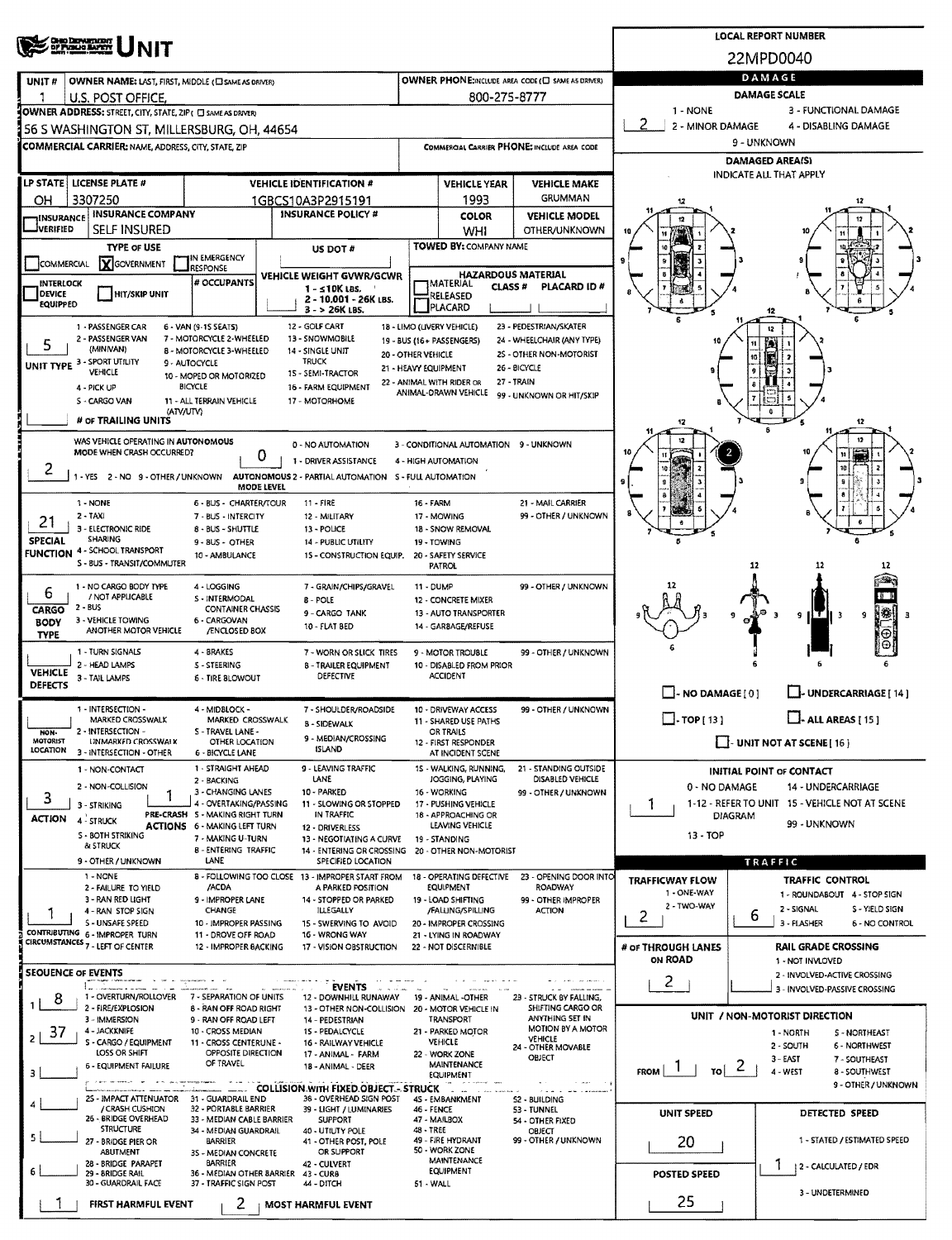|                                                                                      | <b>WE DISCOUNT / NON-MOTORIST</b>                                                                                                                                                             |                                                                                                 |                                         |                                                                                                                 |                        |                                                                                                                      |                                                                                         |                                           | <b>LOCAL REPORT NUMBER</b><br>22MPD0040                                       |                                                                                                                                          |                                                                       |                                                                                |                                                   |                                               |                                                             |                      |                        |
|--------------------------------------------------------------------------------------|-----------------------------------------------------------------------------------------------------------------------------------------------------------------------------------------------|-------------------------------------------------------------------------------------------------|-----------------------------------------|-----------------------------------------------------------------------------------------------------------------|------------------------|----------------------------------------------------------------------------------------------------------------------|-----------------------------------------------------------------------------------------|-------------------------------------------|-------------------------------------------------------------------------------|------------------------------------------------------------------------------------------------------------------------------------------|-----------------------------------------------------------------------|--------------------------------------------------------------------------------|---------------------------------------------------|-----------------------------------------------|-------------------------------------------------------------|----------------------|------------------------|
| UNIT#                                                                                | <b>NAME: LAST, FIRST, MIDDLE</b>                                                                                                                                                              |                                                                                                 |                                         |                                                                                                                 |                        |                                                                                                                      |                                                                                         |                                           |                                                                               | DATE OF BIRTH<br>AGE<br><b>GENDER</b>                                                                                                    |                                                                       |                                                                                |                                                   |                                               |                                                             |                      |                        |
|                                                                                      | KOCHHEISER, NANCY, BUSTOS                                                                                                                                                                     |                                                                                                 |                                         |                                                                                                                 |                        |                                                                                                                      |                                                                                         |                                           | 11/30/1984                                                                    |                                                                                                                                          |                                                                       |                                                                                |                                                   |                                               | 37                                                          | F                    |                        |
| <b>ADDRESS: STREET, CITY, STATE, ZIP</b><br><b>CONTACT PHONE - INCLUDE AREA CODE</b> |                                                                                                                                                                                               |                                                                                                 |                                         |                                                                                                                 |                        |                                                                                                                      |                                                                                         |                                           |                                                                               |                                                                                                                                          |                                                                       |                                                                                |                                                   |                                               |                                                             |                      |                        |
|                                                                                      | 1096 BECKY DRIVE, MANSFIELD, OH, 44901<br>INJURIES INJURED<br>INJURED TAKEN TO: MEDICAL FACULTY (NAME, CITY)<br><b>SAFETY EQUIPMENT</b><br><b>SEATING</b><br>AIR BAG USAGE<br><b>EJECTION</b> |                                                                                                 |                                         |                                                                                                                 |                        |                                                                                                                      |                                                                                         |                                           |                                                                               |                                                                                                                                          | <b>TRAPPED</b>                                                        |                                                                                |                                                   |                                               |                                                             |                      |                        |
| 5                                                                                    | <b>EMS AGENCY (NAME)</b><br><b>TAKEN</b><br>B٧                                                                                                                                                |                                                                                                 |                                         |                                                                                                                 |                        |                                                                                                                      |                                                                                         | <b>USED</b><br>4                          |                                                                               |                                                                                                                                          | <sup>I</sup> MC HELMET                                                | DOT-Compliant<br><b>POSITION</b><br>1                                          |                                                   | 1                                             |                                                             | 1                    | 1                      |
|                                                                                      | i 1 i<br><b>LOCAL</b><br>OL STATE   OPERATOR LICENSE NUMBER<br><b>OFFENSE CHARGED</b>                                                                                                         |                                                                                                 |                                         |                                                                                                                 |                        |                                                                                                                      |                                                                                         | OFFENSE DESCRIPTION                       |                                                                               | <b>CITATION NUMBER</b>                                                                                                                   |                                                                       |                                                                                |                                                   |                                               |                                                             |                      |                        |
| MOTORIST / NON-MOTOR<br>OН                                                           | <b>CODE</b><br>TH229939                                                                                                                                                                       |                                                                                                 |                                         |                                                                                                                 |                        |                                                                                                                      |                                                                                         |                                           |                                                                               |                                                                                                                                          |                                                                       |                                                                                |                                                   |                                               |                                                             |                      |                        |
| OL CLASS                                                                             | <b>ENDORSEMENT</b><br><b>RESTRICTION SELECT UP TO 3</b>                                                                                                                                       |                                                                                                 |                                         | <b>DRIVER</b><br><b>DISTRACTED</b>                                                                              |                        | <b>ALCOHOL / DRUG SUSPECTED</b>                                                                                      |                                                                                         | <b>CONDITION</b>                          |                                                                               |                                                                                                                                          |                                                                       | <b>ALCOHOL TEST</b>                                                            |                                                   |                                               |                                                             | <b>DRUG TEST(S)</b>  |                        |
| 4                                                                                    | 3                                                                                                                                                                                             |                                                                                                 |                                         | $BY_1$                                                                                                          | ALCOHOL<br>OTHER DRUG  | MARIJUANA                                                                                                            |                                                                                         | 1                                         |                                                                               | <b>STATUS</b><br>1                                                                                                                       | <b>TYPE</b>                                                           | VALUE                                                                          |                                                   | <b>STATUS</b><br>1                            | <b>TYPE</b>                                                 |                      | RESULTS SELECT UP TO 4 |
| UNIT #                                                                               | NAME: LAST, FIRST, MIDDLE                                                                                                                                                                     |                                                                                                 |                                         |                                                                                                                 |                        |                                                                                                                      |                                                                                         |                                           |                                                                               |                                                                                                                                          |                                                                       | DATE OF BIRTH                                                                  |                                                   |                                               |                                                             | AGE                  | <b>GENDER</b>          |
|                                                                                      |                                                                                                                                                                                               |                                                                                                 |                                         |                                                                                                                 |                        |                                                                                                                      |                                                                                         |                                           |                                                                               |                                                                                                                                          |                                                                       |                                                                                |                                                   |                                               |                                                             |                      |                        |
|                                                                                      | <b>ADDRESS: STREET, CITY, STATE, ZIP</b>                                                                                                                                                      |                                                                                                 |                                         |                                                                                                                 |                        |                                                                                                                      |                                                                                         |                                           |                                                                               |                                                                                                                                          |                                                                       | <b>CONTACT PHONE - INCLUDE AREA CODE</b>                                       |                                                   |                                               |                                                             |                      |                        |
|                                                                                      | INJURIES   INJURED                                                                                                                                                                            | <b>EMS AGENCY (NAME)</b>                                                                        |                                         |                                                                                                                 |                        | INJURED TAKEN TO: MEDICAL FAGUITY (NAME, CITY)                                                                       |                                                                                         | <b>SAFETY EQUIPMENT</b>                   |                                                                               | <b>SEATING</b><br>AIR BAG USAGE<br><b>EJECTION</b><br><b>TRAPPED</b>                                                                     |                                                                       |                                                                                |                                                   |                                               |                                                             |                      |                        |
|                                                                                      | <b>TAKEN</b><br>BY                                                                                                                                                                            |                                                                                                 |                                         |                                                                                                                 |                        |                                                                                                                      |                                                                                         | <b>USED</b>                               |                                                                               |                                                                                                                                          | IMC HELMET                                                            | <b>1DOT-COMPLIANT</b><br>POSITION                                              |                                                   |                                               |                                                             |                      |                        |
| MOTORIST / NON-MOTORI<br><b>OL STATE</b>                                             |                                                                                                                                                                                               | <b>OPERATOR LICENSE NUMBER</b>                                                                  |                                         |                                                                                                                 | <b>OFFENSE CHARGED</b> |                                                                                                                      | LOCAL<br><b>CODE</b>                                                                    | <b>OFFENSE DESCRIPTION</b>                |                                                                               |                                                                                                                                          |                                                                       |                                                                                |                                                   |                                               | <b>CITATION NUMBER</b>                                      |                      |                        |
|                                                                                      |                                                                                                                                                                                               |                                                                                                 |                                         |                                                                                                                 |                        |                                                                                                                      |                                                                                         |                                           |                                                                               |                                                                                                                                          |                                                                       |                                                                                |                                                   |                                               |                                                             |                      |                        |
| OL CLASS                                                                             | <b>ENDORSEMENT</b>                                                                                                                                                                            | <b>RESTRICTION SELECT UP TO 3</b>                                                               | <b>DRIVER</b>                           | DISTRACTED   ALCOHOL                                                                                            |                        | ALCOHOL / DRUG SUSPECTED<br>MARUUANA                                                                                 |                                                                                         | <b>CONDITION</b>                          |                                                                               | <b>ALCOHOL TEST</b><br><b>STATUS</b><br><b>TYPE</b>                                                                                      |                                                                       | VALUE                                                                          |                                                   | <b>STATUS</b>                                 | <b>TYPE</b>                                                 | <b>DRUG TEST(S)</b>  | RESULTS SELECT UP TO 4 |
|                                                                                      |                                                                                                                                                                                               |                                                                                                 | BY                                      |                                                                                                                 | OTHER DRUG             |                                                                                                                      |                                                                                         |                                           |                                                                               |                                                                                                                                          |                                                                       |                                                                                |                                                   |                                               |                                                             |                      |                        |
| UNIT #                                                                               | NAME: LAST, FIRST, MIDDLE                                                                                                                                                                     |                                                                                                 |                                         |                                                                                                                 |                        |                                                                                                                      |                                                                                         |                                           |                                                                               |                                                                                                                                          |                                                                       | DATE OF BIRTH                                                                  |                                                   |                                               |                                                             | AGE                  | <b>GENDER</b>          |
|                                                                                      |                                                                                                                                                                                               |                                                                                                 |                                         |                                                                                                                 |                        |                                                                                                                      |                                                                                         |                                           |                                                                               |                                                                                                                                          |                                                                       |                                                                                |                                                   |                                               |                                                             |                      |                        |
|                                                                                      | <b>ADDRESS: STREET, CITY, STATE, ZIP</b>                                                                                                                                                      |                                                                                                 |                                         |                                                                                                                 |                        |                                                                                                                      |                                                                                         |                                           |                                                                               |                                                                                                                                          |                                                                       | <b>CONTACT PHONE - INCLUDE AREA CODE</b>                                       |                                                   |                                               |                                                             |                      |                        |
| NON-MOTORIST                                                                         | INJURIES INJURED                                                                                                                                                                              | <b>EMS AGENCY (NAME)</b>                                                                        |                                         |                                                                                                                 |                        | INJURED TAKEN TO: MEDICAL FACILITY (NAME CITY)                                                                       |                                                                                         | SAFETY EQUIPMENT<br>USED                  |                                                                               |                                                                                                                                          | <b>DOT-COMPLIANT</b>                                                  | <b>SEATING</b><br><b>POSITION</b>                                              |                                                   |                                               | AIR BAG USAGE                                               | <b>EJECTION</b>      | <b>TRAPPED</b>         |
|                                                                                      | <b>TAKEN</b><br>B٢                                                                                                                                                                            |                                                                                                 |                                         |                                                                                                                 |                        |                                                                                                                      |                                                                                         |                                           |                                                                               | <sup>J</sup> MC HELMET                                                                                                                   |                                                                       |                                                                                |                                                   |                                               |                                                             |                      |                        |
| MOTORIST /                                                                           |                                                                                                                                                                                               | OL STATE OPERATOR LICENSE NUMBER                                                                |                                         | <b>LOCAL</b><br><b>OFFENSE CHARGED</b><br>CODE                                                                  |                        |                                                                                                                      |                                                                                         | OFFENSE DESCRIPTION                       |                                                                               | <b>CITATION NUMBER</b>                                                                                                                   |                                                                       |                                                                                |                                                   |                                               |                                                             |                      |                        |
| OL CLASS                                                                             | <b>ENDORSEMENT</b>                                                                                                                                                                            | <b>RESTRICTION SELECT UP TO 3</b>                                                               | <b>DRIVER</b>                           |                                                                                                                 |                        | ALCOHOL / DRUG SUSPECTED                                                                                             |                                                                                         |                                           | <b>CONDITION</b>                                                              |                                                                                                                                          |                                                                       | <b>ALCOHOL TEST</b>                                                            |                                                   |                                               | <b>DRUG TEST(S)</b>                                         |                      |                        |
|                                                                                      |                                                                                                                                                                                               |                                                                                                 |                                         | DISTRACTED   ALCOHOL<br>B٧                                                                                      |                        | MARUUANA                                                                                                             |                                                                                         |                                           |                                                                               | Istatus I type<br>VALUE                                                                                                                  |                                                                       |                                                                                |                                                   |                                               | STATUS TYPE RESULTS SELECT UP TO 4                          |                      |                        |
|                                                                                      |                                                                                                                                                                                               |                                                                                                 |                                         |                                                                                                                 | <b>OTHER DRUG</b>      |                                                                                                                      |                                                                                         |                                           |                                                                               |                                                                                                                                          |                                                                       |                                                                                |                                                   |                                               |                                                             |                      |                        |
| 1 - FATAL                                                                            | <b>INJURIES</b>                                                                                                                                                                               | <b>SEATING POSITION</b><br>1 - FRONT - LEFT SIDE                                                | 1 - NOT DEPLOYED                        | <b>AIR BAG</b>                                                                                                  |                        | OL CLASS<br><b>11 - CLASS A</b>                                                                                      |                                                                                         | 1 - ALCOHOL INTERLOCK                     |                                                                               | <b>OL RESTRICTION(S)</b><br><b>DRIVER DISTRACTION</b><br><b>TEST STATUS</b><br>1 - NOT DISTRACTED<br>1 - NONE GIVEN                      |                                                                       |                                                                                |                                                   |                                               |                                                             |                      |                        |
| INJURY -                                                                             | (MOTORCYCLE DRIVER)<br>2 - SUSPECTED SERIOUS<br>2 - FRONT - MIDDLE                                                                                                                            |                                                                                                 |                                         | 2 - DEPLOYED FRONT<br>3 - DEPLOYED SIDE<br>22 - CLASS B<br>4 - DEPLOYED BOTH                                    |                        |                                                                                                                      |                                                                                         | <b>DEVICE</b>                             | 2 - CDL INTRASTATE ONLY<br><b>13 - CORRECTIVE LENSES</b>                      |                                                                                                                                          |                                                                       | 2 - MANUALLY OPERATING AN<br><b>ELECTRONIC </b><br><b>COMMUNICATION DEVICE</b> |                                                   |                                               | 2 - TEST REFUSED<br>3 - TEST GIVEN,                         |                      |                        |
| 3 - SUSPECTED MINOR<br>INJURY                                                        |                                                                                                                                                                                               | i 3 - FRONT - RIGHT SIDE<br>4 - SECOND - LEFT SIDE<br>(MOTORCYCLE PASSENGER)                    | <b>FRONT/SIDE</b><br>S - NOT APPLICABLE |                                                                                                                 |                        | 3 - CLASS C<br>4 - REGULAR CLASS                                                                                     |                                                                                         |                                           | 4 - FARM WAIVER<br>S - EXCEPT CLASS A BUS                                     |                                                                                                                                          |                                                                       | (TEXTING, TYPING,<br><b>DIALING</b>                                            |                                                   |                                               | <b>CONTAMINATED SAMPLE</b><br>/ UNUSABLE<br>4 - TEST GIVEN, |                      |                        |
|                                                                                      | 4 - POSSIBLE INJURY<br>S - SECOND - MIDDLE<br>5 - NO APPARENT INJURY<br>6 - Second - Right Side                                                                                               |                                                                                                 |                                         | 9 - DEPLOYMENT UNKNOWN<br>$(OHIO = D)$<br>;6 - EXCEPT CLASS A<br><b>&amp; CLASS B BUS</b><br>5 - M/C MOPED ONLY |                        |                                                                                                                      |                                                                                         |                                           |                                                                               | 3 - TALKING ON HANDS-FREE<br><b>RESULTS KNOWN</b><br><b>COMMUNICATION DEVICE</b><br><b>S-TEST GIVEN.</b><br>- TALKING ON HAND-HELD<br>۱đ |                                                                       |                                                                                |                                                   |                                               |                                                             |                      |                        |
|                                                                                      | 7 - THIRD - LEFT SIDE<br><b>EJECTION</b><br>(MOTORCYCLE SIDE CAR)<br><b>INJURIES TAKEN BY</b><br>1 - NOT EJECTED                                                                              |                                                                                                 |                                         |                                                                                                                 |                        | - EXCEPT TRACTOR-TRAILER<br>8 - INTERMEDIATE LICENSE<br>6 - NO VALID OL<br><b>RESTRICTIONS</b>                       |                                                                                         |                                           |                                                                               | COMMUNICATION DEVICE<br>5 - OTHER ACTIVITY WITH AN                                                                                       |                                                                       |                                                                                |                                                   |                                               | RESULTS UNKNOWN<br><b>ALCOHOL TEST TYPE</b>                 |                      |                        |
|                                                                                      | <b>B-THIRD-MIDDLE</b><br>1 - NOT TRANSPORTED<br>i 9 - THIRD - RIGHT SIDE<br><b>/TREATED AT SCENE</b><br>10 - SLEEPER SECTION                                                                  |                                                                                                 |                                         | 2 - PARTIALLY EJECTED<br>OL ENDORSEMENT<br>3 - TOTALLY EJECTED                                                  |                        |                                                                                                                      |                                                                                         |                                           | <b>9 - LEARNER'S PERMIT</b><br><b>RESTRICTIONS</b><br>10 - UMITED TO DAYLIGHT |                                                                                                                                          |                                                                       | ELECTRONIC DEVICE.<br>6 - PASSENGER<br>7 - OTHER DISTRACTION                   |                                                   |                                               | 1 - NONE<br><b>2-BLOOD</b>                                  |                      |                        |
| $2 - EMS$                                                                            |                                                                                                                                                                                               | <b>FH - HAZMAT</b><br>4 - NOT APPLICABLE<br>OF TRUCK CAB<br>M - MOTORCYCLE<br>11 - PASSENGER IN |                                         |                                                                                                                 |                        |                                                                                                                      | ONLY                                                                                    |                                           |                                                                               | INSIDE THE VEHICLE<br><b>18 - OTHER DISTRACTION</b>                                                                                      |                                                                       |                                                                                |                                                   | i 3 - URINE<br>$+4 - BREATH$                  |                                                             |                      |                        |
| 3 - POLICE                                                                           | <b>TRAPPED</b><br>OTHER ENCLOSED CARGO<br>1 - NOT TRAPPED<br>AREA (NON-TRAILING UNIT,<br>9 - OTHER / UNKNOWN                                                                                  |                                                                                                 |                                         |                                                                                                                 |                        | 11 - LIMITED TO EMPLOYMENT<br><b>112 - LIMITED - OTHER</b><br>P - PASSENGER<br>13 - MECHANICAL DEVICES               |                                                                                         |                                           |                                                                               |                                                                                                                                          |                                                                       | OUTSIDE THE VEHICLE<br>'9 - OTHER / UNKNOWN                                    |                                                   |                                               | <b>IS-OTHER</b>                                             |                      |                        |
|                                                                                      | 2 - EXTRICATED BY<br>BUS, PICK-UP WITH CAP)<br>12 - PASSENGER IN<br>MECHANICAL MEANS<br><b>SAFETY EQUIPMENT</b><br>UNENCLOSED CARGO AREA   3 - FREED BY                                       |                                                                                                 |                                         |                                                                                                                 |                        | N - TANKER<br>(SPECIAL BRAKES, HAND<br>Q - MOTOR SCOOTER-<br>CONTROLS, OR OTHER                                      |                                                                                         |                                           |                                                                               | <b>CONDITION</b><br>1 - APPARENTLY NORMAL                                                                                                |                                                                       |                                                                                |                                                   | <b>DRUG TEST TYPE</b><br>1 - NONE             |                                                             |                      |                        |
|                                                                                      | 1 - NONE USED<br><b>13 - TRAILING UNIT</b><br>2 - SHOULDER BELT ONLY<br>14 - RIDING ON VEHICLE                                                                                                |                                                                                                 | NON-MECHANICAL MEANS                    |                                                                                                                 |                        | R - THREE-WHEEL<br><b>MOTORCYCLE</b>                                                                                 | <b>ADAPTIVE DEVICES)</b><br>114 - MILITARY VEHICLES ONLY<br><b>{15 - MOTOR VEHICLES</b> |                                           | 2 - PHYSICAL IMPAIRMENT<br>3 - EMOTIONAL (E.G.,                               |                                                                                                                                          |                                                                       |                                                                                |                                                   | 2 - BLOOD<br>3 - URINE<br>$4 -$ OTHER $\cdot$ |                                                             |                      |                        |
| <b>USED</b>                                                                          | <b>EXTERIOR</b><br>3 - LAP BELT ONLY USED<br>(NON-TRAILING LINIT)                                                                                                                             |                                                                                                 |                                         |                                                                                                                 |                        | S - SCHOOL BUS<br><b>T - DOUBLE &amp; TRIPLE</b>                                                                     |                                                                                         | WITHOUT AIR BRAKES<br>16 - OUTSIDE MIRROR |                                                                               |                                                                                                                                          |                                                                       | DEPRESSED, ANGRY,<br>DISTURBED)                                                |                                                   |                                               | DRUG TEST RESULT(S)                                         |                      |                        |
| <b>USED</b>                                                                          | † 15 - NON-MOTORIST<br>4 - SHOULDER & LAP BELT<br>TRAILERS<br>199 - OTHER / UNKNOWN<br>X - TANKER / HAZMAT                                                                                    |                                                                                                 |                                         |                                                                                                                 | .18 - OTHER            | 17 - PROSTHETIC AID<br>4 - ILLNESS<br><b>1- AMPHETAMINES</b><br>S - FELL ASLEEP, FAINTED,<br><b>2 - BARBITURATES</b> |                                                                                         |                                           |                                                                               |                                                                                                                                          |                                                                       |                                                                                |                                                   |                                               |                                                             |                      |                        |
|                                                                                      | 5 - CHILD RESTRAINT SYSTEM<br>- FORWARD FACING<br><b>6 - CHILD RESTRAINT SYSTEM</b>                                                                                                           |                                                                                                 |                                         |                                                                                                                 |                        |                                                                                                                      |                                                                                         |                                           |                                                                               | <b>FATIGUED, ETC.</b><br><b>6 - UNDER THE INFLUENCE OF</b>                                                                               |                                                                       |                                                                                | 3 - BENZODIAZEPINES<br><b>4 - CANNABINOIDS</b>    |                                               |                                                             |                      |                        |
| - REAR FACING<br>7 - BOOSTER SEAT                                                    |                                                                                                                                                                                               |                                                                                                 |                                         |                                                                                                                 |                        | <b>GENDER</b><br>F - FEMALE                                                                                          |                                                                                         |                                           |                                                                               |                                                                                                                                          | <b>MEDICATIONS / DRUGS /</b><br><b>ALCOHOL</b><br>9 - OTHER / UNKNOWN |                                                                                | S - COCAINE<br>6 - OPIATES / OPIOIDS<br>7 - OTHER |                                               |                                                             |                      |                        |
| 8 - HELMET USED<br>9 - PROTECTIVE PADS USED                                          |                                                                                                                                                                                               |                                                                                                 |                                         |                                                                                                                 |                        | M - MALE<br>U - OTHER / UNKNOWN                                                                                      |                                                                                         |                                           |                                                                               |                                                                                                                                          |                                                                       |                                                                                |                                                   |                                               |                                                             | 8 - NEGATIVE RESULTS |                        |
| 10 - REFLECTIVE CLOTHING                                                             | (ELBOWS, KNEES, ETC)                                                                                                                                                                          |                                                                                                 |                                         |                                                                                                                 |                        |                                                                                                                      |                                                                                         |                                           |                                                                               |                                                                                                                                          |                                                                       |                                                                                |                                                   |                                               |                                                             |                      |                        |
| 11 - LIGHTING - PEDESTRIAN<br>/ BICYCLE ONLY                                         |                                                                                                                                                                                               |                                                                                                 |                                         |                                                                                                                 |                        |                                                                                                                      |                                                                                         |                                           |                                                                               |                                                                                                                                          |                                                                       |                                                                                |                                                   |                                               |                                                             |                      |                        |
| 99 - OTHER / UNKNOWN                                                                 |                                                                                                                                                                                               |                                                                                                 |                                         |                                                                                                                 |                        |                                                                                                                      |                                                                                         |                                           |                                                                               |                                                                                                                                          |                                                                       |                                                                                |                                                   |                                               |                                                             |                      |                        |